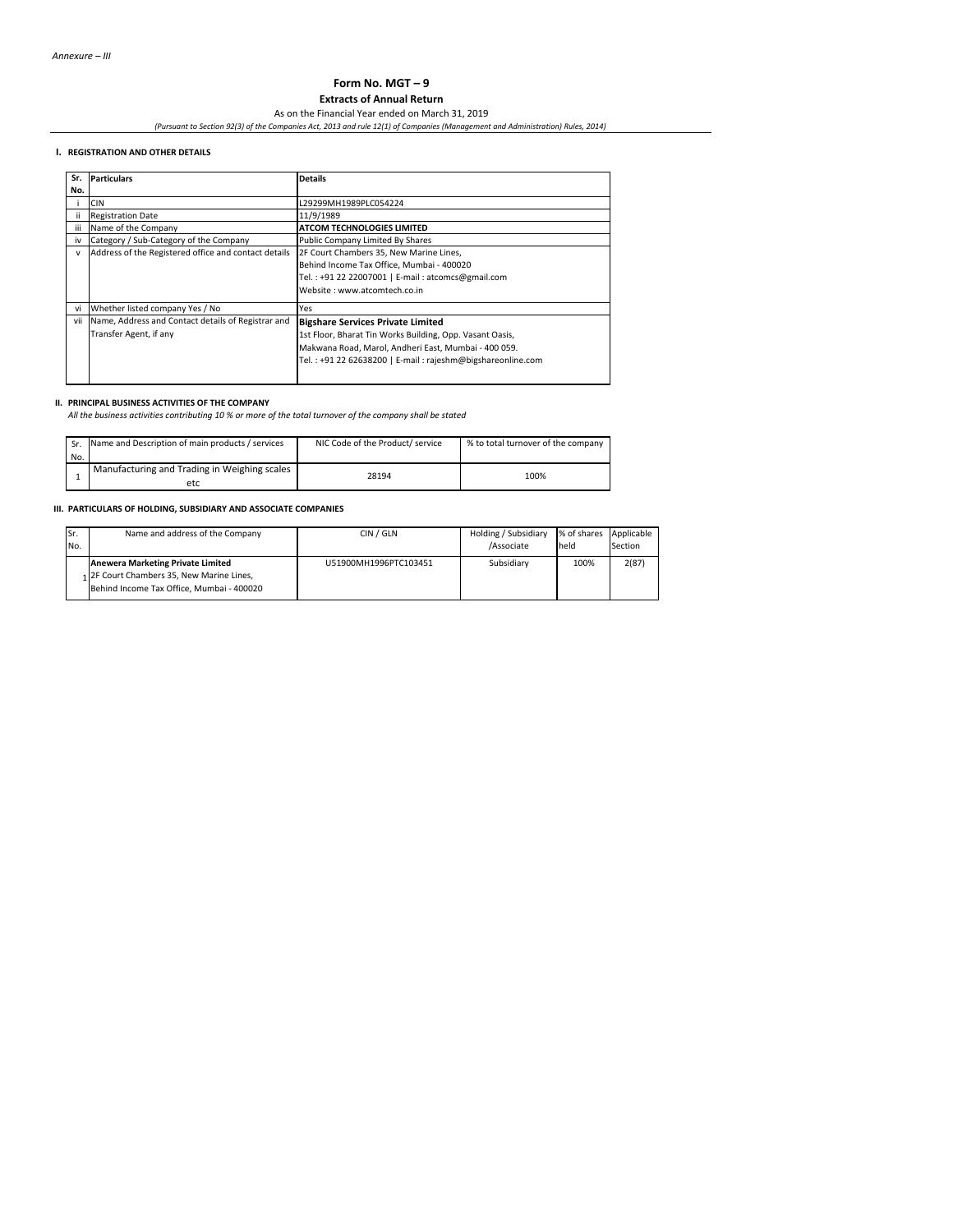#### **IV. SHARE HOLDING PATTERN (Equity Share Capital Breakup as percentage of Total Equity)**

#### **i). Category-wise Share Holding**

| <b>Category of Shareholders</b> |                                        |                     |             | No. of Shares held at the beginning of the year |            |                     |             | No. of Shares held at the end of the year |            | % Change   |
|---------------------------------|----------------------------------------|---------------------|-------------|-------------------------------------------------|------------|---------------------|-------------|-------------------------------------------|------------|------------|
|                                 |                                        | Demat               | Physical    | Total                                           | % of Total | Demat               | Physical    | Total                                     | % of Total | during the |
|                                 |                                        |                     |             |                                                 | Shares     |                     |             |                                           | Shares     | year       |
|                                 |                                        |                     |             |                                                 |            |                     |             |                                           |            |            |
| Α.                              | Promoter                               |                     |             |                                                 |            |                     |             |                                           |            |            |
|                                 |                                        |                     |             |                                                 |            |                     |             |                                           |            |            |
| 1.                              | Indian                                 |                     |             |                                                 |            |                     |             |                                           |            |            |
| а.                              | Individual / HUF                       | 1530000             | 633600      | 2163600                                         | 14.10      | 1530000             | 633600      | 2163600                                   | 14.10      | 0.00       |
| b.                              | Central Govt.                          | 0                   | $\mathbf 0$ | 0                                               | 0.00       | 0                   | 0           | 0                                         | 0.00       | 0.00       |
| c.                              | State Govt.(s)                         | $\mathbf 0$         | $\pmb{0}$   | $\mathbf 0$                                     | 0.00       | $\pmb{0}$           | $\pmb{0}$   | $\mathbf 0$                               | 0.00       | 0.00       |
| d.                              | <b>Bodies Corporate</b>                | 0                   | $\mathbf 0$ | $\mathbf 0$                                     | 0.00       | $\pmb{0}$           | $\pmb{0}$   | 0                                         | 0.00       | 0.00       |
| e.                              | Banks / FI                             | 0                   | $\mathbf 0$ | 0                                               | 0.00       | $\pmb{0}$           | $\pmb{0}$   | $\mathbf 0$                               | 0.00       | 0.00       |
|                                 | Any Other                              | 0                   | $\mathbf 0$ | $\mathbf 0$                                     | 0.00       | $\pmb{0}$           | $\mathbf 0$ | 0                                         | 0.00       | 0.00       |
|                                 | Sub-Total (A)(1):                      | 1530000             | 633600      | 2163600                                         | 14.10      | 1530000             | 633600      | 2163600                                   | 14.10      | 0.00       |
|                                 |                                        |                     |             |                                                 |            |                     |             |                                           |            |            |
| 2.                              | Foreign                                |                     |             |                                                 |            |                     |             |                                           |            |            |
|                                 | NRIs - Individuals                     | $\mathbf 0$         | $\pmb{0}$   | 0                                               | 0.00       | 0                   | 0           | $\mathbf 0$                               | 0.00       | 0.00       |
|                                 | Other - Individuals                    | $\mathsf{O}\xspace$ | $\mathbf 0$ | $\mathsf{O}\xspace$                             | 0.00       | $\mathsf{O}\xspace$ | $\pmb{0}$   | $\mathbf 0$                               | 0.00       | 0.00       |
|                                 | <b>Bodies Corporate</b>                | 0                   | 0           | 0                                               | 0.00       | $\mathbf 0$         | 0           | 0                                         | 0.00       | 0.00       |
| d.                              | Banks / FI                             | 0                   | $\mathbf 0$ | $\mathbf 0$                                     | 0.00       | $\pmb{0}$           | $\pmb{0}$   | $\pmb{0}$                                 | 0.00       | 0.00       |
|                                 | Any Other                              | $\mathbf 0$         | $\pmb{0}$   | $\mathbf 0$                                     | 0.00       | $\pmb{0}$           | $\pmb{0}$   | $\pmb{0}$                                 | 0.00       | 0.00       |
|                                 | Sub-Total (A)(2):                      | 0                   | 0           | 0                                               | 0.00       | 0                   | 0           | 0                                         | 0.00       | 0.00       |
|                                 | <b>Total Shareholding of</b>           | 1530000             | 633600      | 2163600                                         | 14.10      | 1530000             | 633600      | 2163600                                   | 14.10      | 0.00       |
|                                 |                                        |                     |             |                                                 |            |                     |             |                                           |            |            |
| B.                              | <b>Public Shareholding</b>             |                     |             |                                                 |            |                     |             |                                           |            |            |
|                                 |                                        |                     |             |                                                 |            |                     |             |                                           |            |            |
| 1.                              | Institutions                           |                     |             |                                                 |            |                     |             |                                           |            |            |
| a.                              | Mutual Funds / UTI                     | 0                   | 400         | 400                                             | 0.00       | 0                   | 400         | 400                                       | 0.00       | 0.00       |
| b.                              | Banks / FI                             | 184300              | 15000       | 199300                                          | 1.30       | 184300              | 15000       | 199300                                    | 1.30       | 0.00       |
|                                 | Central Govt.                          | 0                   | 1700        | 1700                                            | 0.01       | 0                   | 1700        | 1700                                      | 0.01       | 0.00       |
| d.                              | State Govt.(s)                         | $\mathsf{O}\xspace$ | $\mathbf 0$ | $\mathbf 0$                                     | 0.00       | $\pmb{0}$           | 0           | $\mathbf 0$                               | 0.00       | 0.00       |
| e.                              | Venture Capital Funds                  | $\mathbf 0$         | 0           | $\mathbf 0$                                     | 0.00       | $\pmb{0}$           | $\mathsf 0$ | $\mathbf 0$                               | 0.00       | 0.00       |
|                                 | <b>Insurance Companies</b>             | 0                   | 0           | 0                                               | 0.00       | $\mathbf 0$         | $\mathbf 0$ | 0                                         | 0.00       | 0.00       |
|                                 | FIIs                                   | $\mathsf{O}$        | $\mathbf 0$ | $\mathbf 0$                                     | 0.00       | $\mathbf 0$         | $\mathbf 0$ | $\mathbf 0$                               | 0.00       | 0.00       |
| h.                              | Foreign Venture                        |                     |             |                                                 |            |                     |             |                                           |            |            |
|                                 | Capital Funds                          | 0                   | $\mathbf 0$ | $\mathbf 0$                                     | 0.00       | 0                   | $\mathsf 0$ | $\overline{0}$                            | 0.00       | 0.00       |
|                                 | Others (specify)                       | $\mathbf 0$         | $\mathbf 0$ | $\mathbf 0$                                     | 0.00       | $\mathbf 0$         | $\mathbf 0$ | $\mathbf 0$                               | 0.00       | 0.00       |
|                                 | Sub-Total (B)(1):                      | 184300              | 17100       | 201400                                          | 1.31       | 184300              | 17100       | 201400                                    | 1.31       | 0.00       |
|                                 |                                        |                     |             |                                                 |            |                     |             |                                           |            |            |
| 2.                              | <b>Non-Institutions</b>                |                     |             |                                                 |            |                     |             |                                           |            |            |
| a.                              | <b>Bodies Corporate</b>                | 970419              | 203001      | 1173420                                         | 7.65       | 966574              | 203001      | 1169575                                   | 7.62       | (0.03)     |
| b.                              | <b>Individuals</b>                     |                     |             |                                                 |            |                     |             |                                           |            |            |
|                                 | Individual Shareholders holding        | 8589753             | 320660      | 8910413                                         | 58.09      | 8592455             | 317860      | 8910315                                   | 58.09      | (0.00)     |
|                                 | nominal share capital upto Rs. 2 lakhs |                     |             |                                                 |            |                     |             |                                           |            |            |
|                                 |                                        |                     |             |                                                 |            |                     |             |                                           |            |            |
| ii)                             | Individual Shareholders holding        | 2186854             | $\mathbf 0$ | 2186854                                         | 14.26      | 2189559             | 0           | 2189559                                   | 14.27      | 0.02       |
|                                 | nominal share capital in excess of Rs. |                     |             |                                                 |            |                     |             |                                           |            |            |
|                                 | 2 lakhs                                |                     |             |                                                 |            |                     |             |                                           |            |            |
| c.                              | Others (specify)                       |                     |             |                                                 |            |                     |             |                                           |            |            |
| i)                              | Trusts                                 | 600500              | $\pmb{0}$   | 600500                                          | 3.91       | 600500              | $\pmb{0}$   | 600500                                    | 3.91       | 0.00       |
| (ii                             | HUF                                    | 0                   | $\mathbf 0$ | 0                                               | 0.00       |                     | $\mathbf 0$ | $\mathbf 0$                               | 0.00       | 0.00       |
| iii)                            | <b>NBFC</b>                            | 8063                | $\pmb{0}$   | 8063                                            | 0.05       | 8063                | $\mathsf 0$ | 8063                                      | 0.05       | 0.00       |
| iv)                             | <b>NRI</b>                             | 72500               | 4900        | 77400                                           | 0.50       | 73163               | 4900        | 78063                                     | 0.51       | 0.00       |
| v)                              | Director and Director's Relative       |                     |             | 0                                               | 0.00       |                     |             | 0                                         | 0.00       | 0.00       |
| vi)                             | Limited Liability Partnership          | 0                   | $\mathbf 0$ | 0                                               | 0.00       | 0                   | 0           | 0                                         | 0.00       | 0.00       |
| vii)                            | Clearing Members /                     | 18350               | $\mathbf 0$ | 18350                                           | 0.12       | 18925               | 0           | 18925                                     | 0.12       | 0.00       |
|                                 | <b>Clearing House</b>                  |                     |             |                                                 |            |                     |             |                                           |            |            |
| viii)                           | <b>Foreign Bodies</b>                  | 0                   | $\mathbf 0$ | $\mathbf 0$                                     | 0.00       | 0                   | $\mathsf 0$ | $\overline{0}$                            | 0.00       | 0.00       |
| ix)                             |                                        | 0                   | $\mathbf 0$ | 0                                               | 0.00       | $\pmb{0}$           | $\mathbf 0$ | $\mathbf 0$                               | 0.00       | 0.00       |
|                                 | Foreign Portfolio Investor (Corporate) |                     |             |                                                 |            |                     |             |                                           |            |            |
| x)                              | Qualified Foreign Investor             | 0                   | 0           | 0                                               | 0.00       | $\mathbf 0$         | $\mathbf 0$ | 0                                         | 0.00       | 0.00       |
|                                 | Sub-Total (B)(2):                      | 12446439            | 528561      | 12975000                                        | 84.58      | 12449239            | 525761      | 12975000                                  | 84.58      | 0.00       |
|                                 | <b>Total Public Shareholding</b>       | 12630739            | 545661      | 13176400                                        | 85.90      | 12633539            | 542861      | 13176400                                  | 85.90      | 0.00       |
|                                 |                                        |                     |             |                                                 |            |                     |             |                                           |            |            |
| C.                              | Shares held by Custodians and          | $\mathsf{O}\xspace$ | $\pmb{0}$   | $\overline{0}$                                  | 0.00       | $\pmb{0}$           | $\mathsf 0$ | $\overline{0}$                            | 0.00       | 0.00       |
|                                 | against which Depository Receipts      |                     |             |                                                 |            |                     |             |                                           |            |            |
|                                 | have been issued                       |                     |             |                                                 |            |                     |             |                                           |            |            |
|                                 | Grand Total (A+B+C)                    | 14160739            | 1179261     | 15340000                                        | 100.00     | 14163539            | 1176461     | 15340000                                  | 100.00     | 0.00       |
|                                 |                                        |                     |             |                                                 |            |                     |             |                                           |            |            |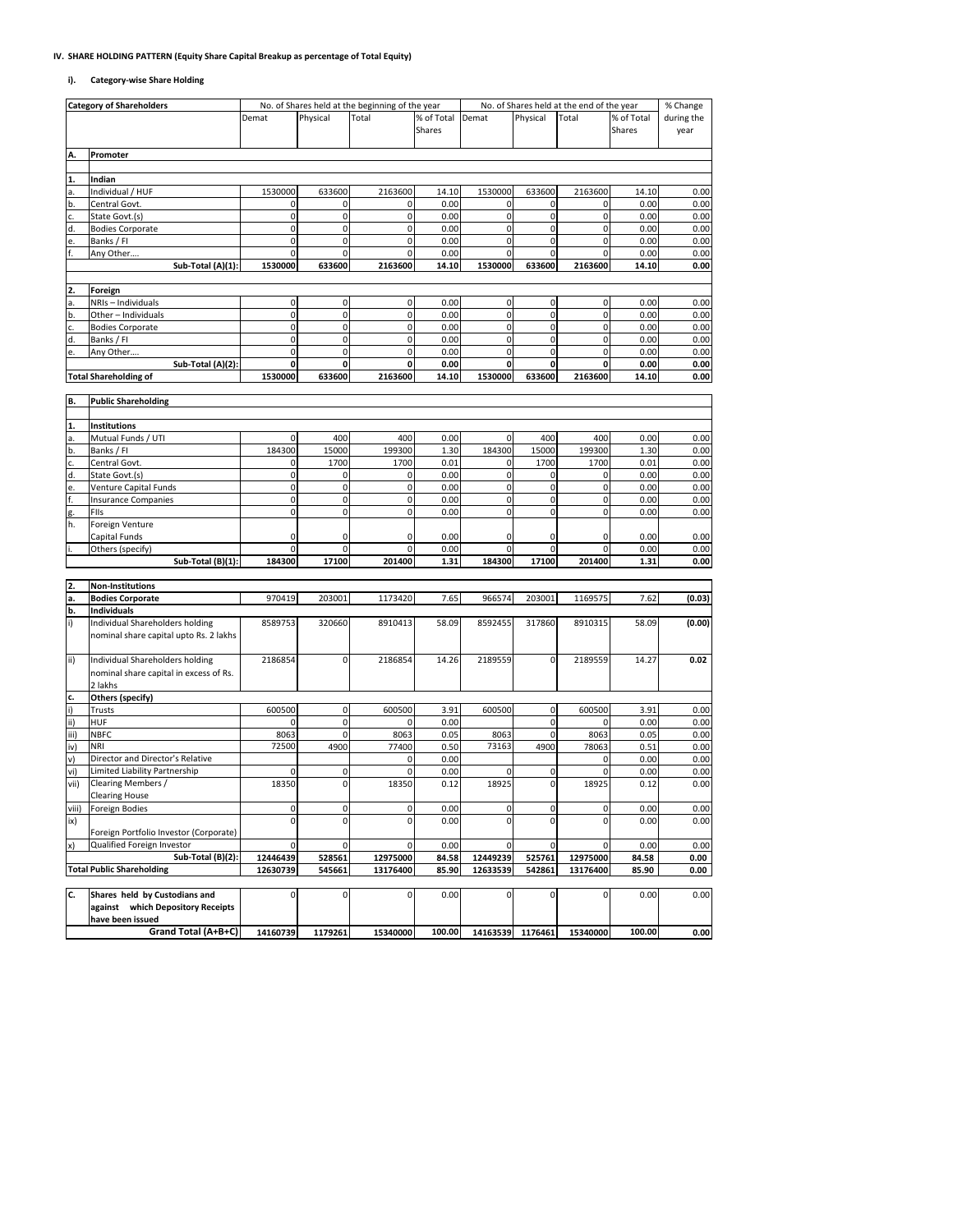#### **ii). Shareholding of Promoters**

| <b>Shareholders Name</b> | No. of<br><b>Shares</b> | Shareholding at the beginning of the<br>year<br>% of total<br>shares<br>of the<br>Company | $%$ of<br><b>Shares</b><br>Pledged /<br>encumber<br>ed to<br>total<br>shares | No. of<br><b>Shares</b> | shares<br>of the<br>Company | Shareholding at the end of the year<br>% of total 1% of Shares<br>Pledged<br>/encumberel<br>d to total<br>shares | % change in<br>shareholding during the<br>year |
|--------------------------|-------------------------|-------------------------------------------------------------------------------------------|------------------------------------------------------------------------------|-------------------------|-----------------------------|------------------------------------------------------------------------------------------------------------------|------------------------------------------------|
| <b>VINEET DOSHI HUF</b>  | 10500                   | 0.07                                                                                      | 0.00                                                                         | 10500                   | 0.07                        | 0.00                                                                                                             | 0.00                                           |
| <b>SHARAD DOSHI</b>      | 234300                  | 1.53                                                                                      | 0.00                                                                         | 234300                  | 1.53                        | 0.00                                                                                                             | 0.00                                           |
| <b>VIKRAM DOSHI</b>      | 469200                  | 3.06                                                                                      | 0.00                                                                         | 469200                  | 3.06                        | 0.00                                                                                                             | 0.00                                           |
| <b>VINEET DOSHI</b>      | 1449600                 | 9.45                                                                                      | 0.00                                                                         | 1449600                 | 9.45                        | 0.00                                                                                                             | 0.00                                           |
| <b>Total</b>             | 2163600                 | 14.10                                                                                     | 0.00                                                                         | 2163600                 | 14.10                       | 0.00                                                                                                             | 0.00                                           |

#### **iii). Change in Promoters' Shareholding (Please specify, if there is no change)**

|                                                                |            | Shareholding at the beginning of the year |                          | Cumulative Shareholding during the year |                          |
|----------------------------------------------------------------|------------|-------------------------------------------|--------------------------|-----------------------------------------|--------------------------|
| <b>Particulars</b>                                             | Date       | No. of Shares                             | % of total shares of the | No. of Shares                           | % of total shares of the |
|                                                                |            |                                           | Company                  |                                         | Company                  |
| 1. VINEET DOSHI HUF                                            |            |                                           |                          |                                         |                          |
| At the beginning of the year                                   | 01.04.2018 | 10500                                     | 0.07                     | 10500                                   | 0.07                     |
| Date wise Increase/Decrease in                                 |            |                                           |                          |                                         |                          |
| shareholding during the year                                   |            |                                           |                          |                                         |                          |
| specifying the reasons for                                     |            |                                           |                          |                                         |                          |
| increase/decrease (e.g.                                        |            |                                           | No Change                |                                         |                          |
| allotment/transfer/bonus/sweat                                 |            |                                           |                          |                                         |                          |
| equity etc):                                                   |            |                                           |                          |                                         |                          |
| At the end of the year                                         | 31.03.2019 | 10500                                     | 0.07                     | 10500                                   | 0.07                     |
|                                                                |            |                                           |                          |                                         |                          |
| 2. SHARAD DOSHI                                                |            |                                           |                          |                                         |                          |
| At the beginning of the year<br>Date wise Increase/Decrease in | 01.04.2018 | 234300                                    | 1.53                     | 234300                                  | 1.53                     |
|                                                                |            |                                           |                          |                                         |                          |
| shareholding during the year                                   |            |                                           |                          |                                         |                          |
| specifying the reasons for                                     |            |                                           | No Change                |                                         |                          |
| increase/decrease (e.g.                                        |            |                                           |                          |                                         |                          |
| allotment/transfer/bonus/sweat                                 |            |                                           |                          |                                         |                          |
| equity etc):                                                   |            |                                           |                          |                                         |                          |
| At the end of the year                                         | 31.03.2019 | 234300                                    | 1.53                     | 234300                                  | 1.53                     |
| 3. VIKRAM DOSHI                                                |            |                                           |                          |                                         |                          |
| At the beginning of the year                                   | 01.04.2018 | 469200                                    | 3.06                     | 469200                                  | 3.06                     |
| Date wise Increase/Decrease in                                 |            |                                           |                          |                                         |                          |
| shareholding during the year                                   |            |                                           |                          |                                         |                          |
| specifying the reasons for                                     |            |                                           |                          |                                         |                          |
| increase/decrease (e.g.                                        |            |                                           | No Change                |                                         |                          |
| allotment/transfer/bonus/sweat                                 |            |                                           |                          |                                         |                          |
| equity etc):                                                   |            |                                           |                          |                                         |                          |
| At the end of the year                                         | 31.03.2019 | 469200                                    | 3.06                     | 469200                                  | 3.06                     |
|                                                                |            |                                           |                          |                                         |                          |
| <b>4. VINEET DOSHI</b>                                         |            |                                           |                          |                                         |                          |
| At the beginning of the year                                   | 01.04.2018 | 1449600                                   | 9.45                     | 1449600                                 | 9.45                     |
| Date wise Increase/Decrease in                                 |            |                                           |                          |                                         |                          |
| shareholding during the year                                   |            |                                           |                          |                                         |                          |
| specifying the reasons for                                     |            |                                           | No Change                |                                         |                          |
| increase/decrease (e.g.                                        |            |                                           |                          |                                         |                          |
| allotment/transfer/bonus/sweat                                 |            |                                           |                          |                                         |                          |
| equity etc):                                                   |            |                                           |                          |                                         |                          |
| At the end of the year                                         | 31.03.2019 | 1449600                                   | 9.45                     | 1449600                                 | 9.45                     |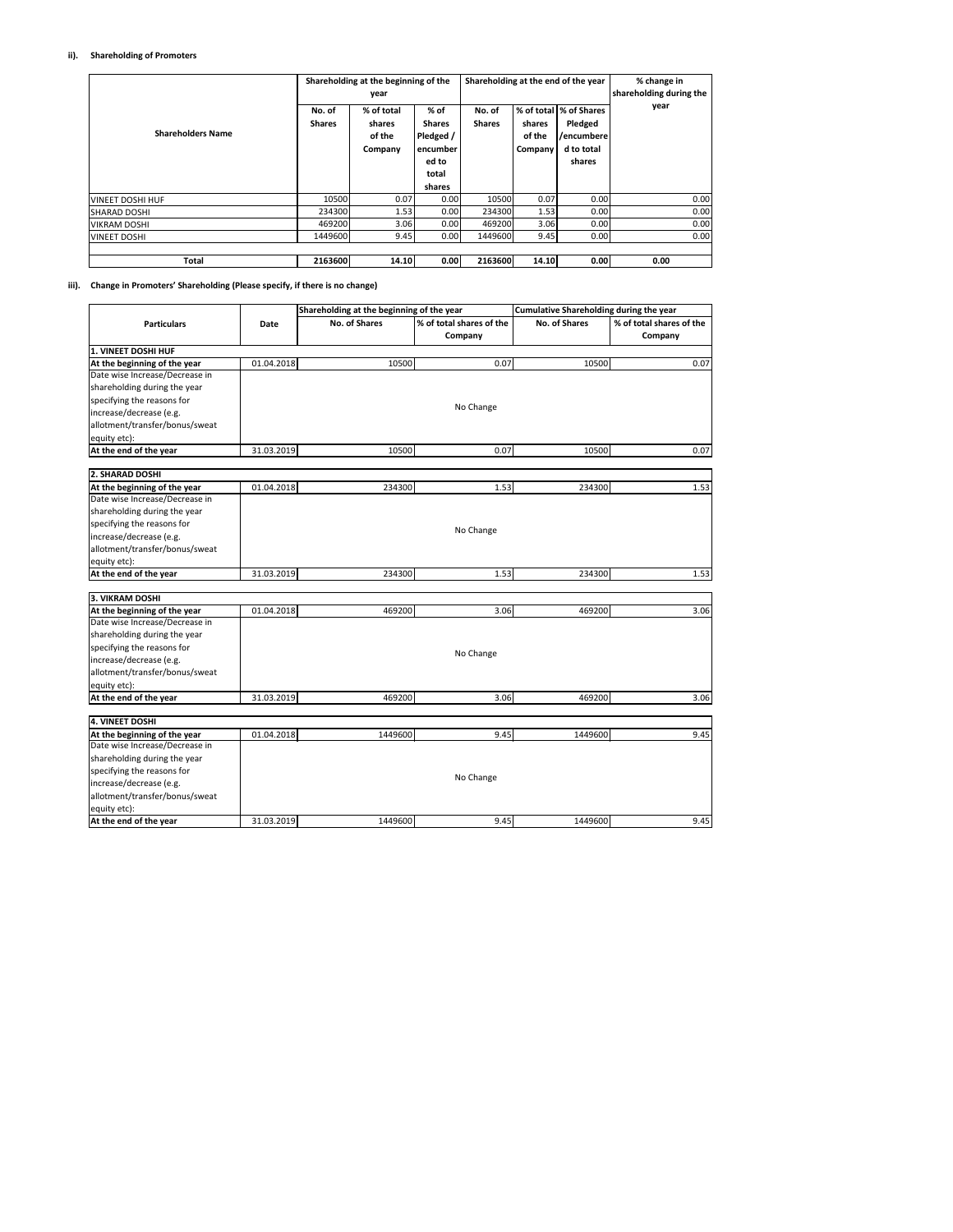#### **iv). Shareholding Pattern of Top Ten Shareholders (Other than Directors, Promoters and Holders of GDRs and ADRs)**

|                                                                |            | Shareholding at the beginning of the year |                                     | <b>Cumulative Shareholding during the year</b> |                                     |  |
|----------------------------------------------------------------|------------|-------------------------------------------|-------------------------------------|------------------------------------------------|-------------------------------------|--|
| <b>Particulars</b>                                             | Date       | No. of Shares                             | % of total shares of the<br>Company | <b>No. of Shares</b>                           | % of total shares of the<br>Company |  |
| 1. VAARAD VENTURES LIMITED<br>At the beginning of the year     | 01.04.2018 | 457913                                    | 2.99                                | 457913                                         | 2.99                                |  |
| Date wise Increase/Decrease in                                 |            |                                           |                                     |                                                |                                     |  |
| shareholding during the year                                   |            |                                           |                                     |                                                |                                     |  |
| specifying the reasons for                                     |            |                                           | No Change                           |                                                |                                     |  |
| increase/decrease (e.g.                                        |            |                                           |                                     |                                                |                                     |  |
| allotment/transfer/bonus/sweat<br>equity etc):                 |            |                                           |                                     |                                                |                                     |  |
| At the end of the year                                         | 31.03.2019 | 457913                                    | 2.99                                | 457913                                         | 2.99                                |  |
|                                                                |            |                                           |                                     |                                                |                                     |  |
| 2. SURESH KUMAR SEKSARIA                                       |            |                                           |                                     |                                                |                                     |  |
| At the beginning of the year<br>Date wise Increase/Decrease in | 01.04.2018 | 329016                                    | 2.14                                | 329016                                         | 2.14                                |  |
| shareholding during the year                                   |            |                                           |                                     |                                                |                                     |  |
| specifying the reasons for                                     |            |                                           | No Change                           |                                                |                                     |  |
| increase/decrease (e.g.                                        |            |                                           |                                     |                                                |                                     |  |
| allotment/transfer/bonus/sweat                                 |            |                                           |                                     |                                                |                                     |  |
| equity etc):<br>At the end of the year                         | 31.03.2019 | 329016                                    | 2.14                                | 329016                                         | 2.14                                |  |
|                                                                |            |                                           |                                     |                                                |                                     |  |
| 3. ALKA ROOPCHAND BHATIA                                       |            |                                           |                                     |                                                |                                     |  |
| At the beginning of the year<br>Date wise Increase/Decrease in | 01.04.2018 | 308662                                    | 2.01                                | 308662                                         | 2.01                                |  |
| shareholding during the year                                   |            |                                           |                                     |                                                |                                     |  |
| specifying the reasons for                                     |            |                                           |                                     |                                                |                                     |  |
| increase/decrease (e.g.                                        |            |                                           | No Change                           |                                                |                                     |  |
| allotment/transfer/bonus/sweat                                 |            |                                           |                                     |                                                |                                     |  |
| equity etc):<br>At the end of the year                         | 31.03.2019 | 308662                                    | 2.01                                | 308662                                         | 2.01                                |  |
|                                                                |            |                                           |                                     |                                                |                                     |  |
| 4. NIRAV S DOSHI (MINOR)                                       |            |                                           |                                     |                                                |                                     |  |
| At the beginning of the year                                   | 01.04.2018 | 181900                                    | 1.19                                | 181900                                         | 1.19                                |  |
| Date wise Increase/Decrease in<br>shareholding during the year |            |                                           |                                     |                                                |                                     |  |
| specifying the reasons for                                     |            |                                           |                                     |                                                |                                     |  |
| increase/decrease (e.g.                                        |            |                                           | No Change                           |                                                |                                     |  |
| allotment/transfer/bonus/sweat                                 |            |                                           |                                     |                                                |                                     |  |
| equity etc):                                                   |            |                                           |                                     |                                                |                                     |  |
| At the end of the year                                         | 31.03.2019 | 181900                                    | 1.19                                | 181900                                         | 1.19                                |  |
| 5. YOGESH AGARWAL                                              |            |                                           |                                     |                                                |                                     |  |
| At the beginning of the year                                   | 01.04.2018 | 142256                                    | 0.93                                | 142256                                         | 0.93                                |  |
| Date wise Increase/Decrease in<br>shareholding during the year |            |                                           |                                     |                                                |                                     |  |
| specifying the reasons for                                     |            |                                           |                                     |                                                |                                     |  |
| increase/decrease (e.g.                                        |            |                                           | No Change                           |                                                |                                     |  |
| allotment/transfer/bonus/sweat                                 |            |                                           |                                     |                                                |                                     |  |
| equity etc):                                                   |            |                                           |                                     |                                                |                                     |  |
| At the end of the year                                         | 31.03.2019 | 142256                                    | 0.93                                | 142256                                         | 0.93                                |  |
| 6. UNITED INDIA INSURANCE COMPANY LIMITED                      |            |                                           |                                     |                                                |                                     |  |
| At the beginning of the year                                   | 01.04.2018 | 127000                                    | 0.83                                | 127000                                         | 0.83                                |  |
| Date wise Increase/Decrease in<br>shareholding during the year |            |                                           |                                     |                                                |                                     |  |
| specifying the reasons for                                     |            |                                           |                                     |                                                |                                     |  |
| increase/decrease (e.g.                                        |            |                                           | No Change                           |                                                |                                     |  |
| allotment/transfer/bonus/sweat                                 |            |                                           |                                     |                                                |                                     |  |
| equity etc):                                                   |            |                                           |                                     |                                                |                                     |  |
| At the end of the year                                         | 31.03.2019 | 127000                                    | 0.83                                | 127000                                         | 0.83                                |  |
| 7. KETAN R. MEHTA                                              |            |                                           |                                     |                                                |                                     |  |
| At the beginning of the year                                   | 01.04.2018 | 120500                                    | 0.79                                | 120500                                         | 0.79                                |  |
| Date wise Increase/Decrease in<br>shareholding during the year |            |                                           |                                     |                                                |                                     |  |
| specifying the reasons for                                     |            |                                           |                                     |                                                |                                     |  |
| increase/decrease (e.g.                                        |            |                                           | No Change                           |                                                |                                     |  |
| allotment/transfer/bonus/sweat                                 |            |                                           |                                     |                                                |                                     |  |
| equity etc):                                                   |            |                                           |                                     |                                                |                                     |  |
| At the end of the year                                         | 31.03.2019 | 120500                                    | 0.79                                | 120500                                         | 0.79                                |  |
| 8. ROOPCHAND S BHATIA                                          |            |                                           |                                     |                                                |                                     |  |
| At the beginning of the year                                   | 01.04.2018 | 119600                                    | 0.78                                | 119600                                         | 0.78                                |  |
| Date wise Increase/Decrease in                                 |            |                                           |                                     |                                                |                                     |  |
| shareholding during the year<br>specifying the reasons for     |            |                                           |                                     |                                                |                                     |  |
| increase/decrease (e.g.                                        |            |                                           | No Change                           |                                                |                                     |  |
| allotment/transfer/bonus/sweat                                 |            |                                           |                                     |                                                |                                     |  |
| equity etc):                                                   |            |                                           |                                     |                                                |                                     |  |
| At the end of the year                                         | 31.03.2019 | 119600                                    | 0.78                                | 119600                                         | 0.78                                |  |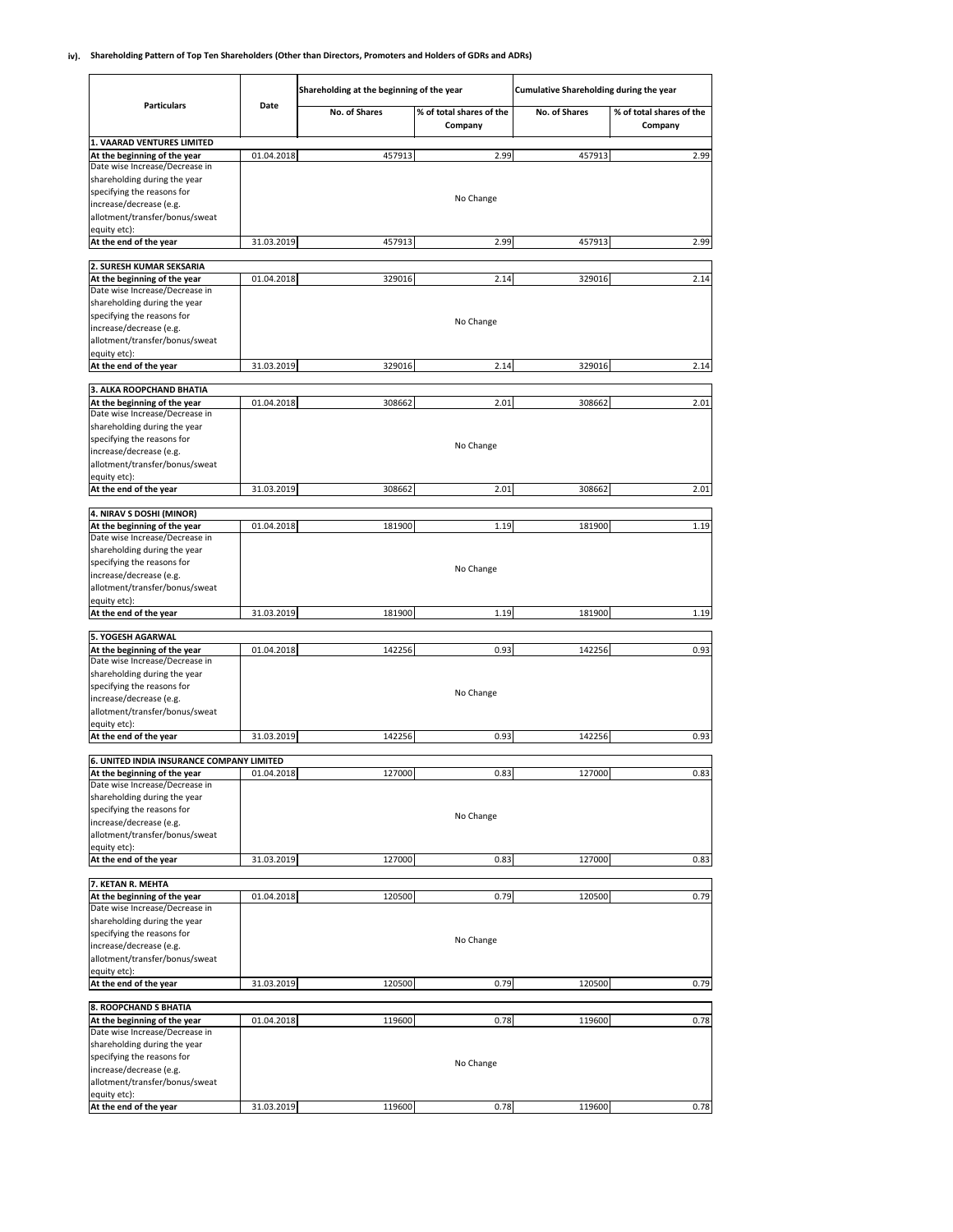| 9. URMILA DEVI SEKSARIA         |            |        |           |        |      |
|---------------------------------|------------|--------|-----------|--------|------|
| At the beginning of the year    | 01.04.2018 | 100953 | 0.66      | 100953 | 0.66 |
| Date wise Increase/Decrease in  |            |        |           |        |      |
| shareholding during the year    |            |        |           |        |      |
| specifying the reasons for      |            |        |           |        |      |
| increase/decrease (e.g.         |            |        | No Change |        |      |
| allotment/transfer/bonus/sweat  |            |        |           |        |      |
| equity etc):                    |            |        |           |        |      |
| At the end of the year          | 31.03.2019 | 100953 | 0.66      | 100953 | 0.66 |
|                                 |            |        |           |        |      |
| 10. ANEW ELECTRONIC IND PVT LTD |            |        |           |        |      |
| At the beginning of the year    | 01.04.2018 | 100000 | 0.65      | 100000 | 0.65 |
| Date wise Increase/Decrease in  |            |        |           |        |      |
| shareholding during the year    |            |        |           |        |      |
| specifying the reasons for      |            |        |           |        |      |
| increase/decrease (e.g.         |            |        | No Change |        |      |
| allotment/transfer/bonus/sweat  |            |        |           |        |      |
| equity etc):                    |            |        |           |        |      |
| At the end of the year          | 31.03.2019 | 100000 | 0.65      | 100000 | 0.65 |

### **v). Shareholding of Directors and Key Managerial Personnel**

÷

 $\blacksquare$ 

|                                                                |            | Shareholding at the beginning of the year |                          | Cumulative Shareholding during the year |                          |  |
|----------------------------------------------------------------|------------|-------------------------------------------|--------------------------|-----------------------------------------|--------------------------|--|
| <b>Particulars</b>                                             | Date       | No. of Shares                             | % of total shares of the | <b>No. of Shares</b>                    | % of total shares of the |  |
|                                                                |            |                                           | Company                  |                                         | Company                  |  |
|                                                                |            |                                           |                          |                                         |                          |  |
| 1. VIKRAM ANANTRAI DOSHI - MANAGING DIRECTOR                   |            |                                           |                          |                                         |                          |  |
| At the beginning of the year                                   | 01.04.2018 | 469200                                    | 3.06                     | 469200                                  | 3.06                     |  |
| Date wise Increase/Decrease in                                 |            |                                           |                          |                                         |                          |  |
| shareholding during the year                                   |            |                                           |                          |                                         |                          |  |
| specifying the reasons for                                     |            |                                           | No Change                |                                         |                          |  |
| increase/decrease (e.g.                                        |            |                                           |                          |                                         |                          |  |
| allotment/transfer/bonus/sweat                                 |            |                                           |                          |                                         |                          |  |
| equity etc):                                                   |            |                                           |                          |                                         |                          |  |
| At the end of the year                                         | 31.03.2019 | 469200                                    | 3.06                     | 469200                                  | 3.06                     |  |
| 2. LEENA VIKRAM DOSHI - NON-EXECUTIVE DIRECTOR                 |            |                                           |                          |                                         |                          |  |
| At the beginning of the year                                   | 01.04.2018 | 0                                         | 0.00                     | $\mathbf 0$                             | 0.00                     |  |
| Date wise Increase/Decrease in                                 |            |                                           |                          |                                         |                          |  |
| shareholding during the year                                   |            |                                           |                          |                                         |                          |  |
| specifying the reasons for                                     |            |                                           |                          |                                         |                          |  |
| increase/decrease (e.g.                                        |            |                                           | No Change                |                                         |                          |  |
| allotment/transfer/bonus/sweat                                 |            |                                           |                          |                                         |                          |  |
| equity etc):                                                   |            |                                           |                          |                                         |                          |  |
| At the end of the year                                         | 31.03.2019 | $\mathsf{o}$                              | 0.00                     | $\mathbf 0$                             | 0.00                     |  |
|                                                                |            |                                           |                          |                                         |                          |  |
| 3. MAHENDRA JAGMOHAN SANGHVI - INDEPENDENT DIRECTOR            |            |                                           |                          |                                         |                          |  |
| At the beginning of the year                                   | 01.04.2018 | $\mathbf{0}$                              | 0.00                     | $\overline{0}$                          | 0.00                     |  |
| Date wise Increase/Decrease in                                 |            |                                           |                          |                                         |                          |  |
| shareholding during the year                                   |            |                                           |                          |                                         |                          |  |
| specifying the reasons for                                     |            |                                           |                          |                                         |                          |  |
| increase/decrease (e.g.                                        |            |                                           | No Change                |                                         |                          |  |
| allotment/transfer/bonus/sweat                                 |            |                                           |                          |                                         |                          |  |
| equity etc):                                                   |            |                                           |                          |                                         |                          |  |
| At the end of the year                                         | 31.03.2019 | $\circ$                                   | 0.00                     | $\circ$                                 | 0.00                     |  |
|                                                                |            |                                           |                          |                                         |                          |  |
| 4. ANKUR KUNWARSEN JAIN - INDEPENDENT DIRECTOR                 |            |                                           |                          |                                         |                          |  |
| At the beginning of the year                                   | 01.04.2018 | $\mathbf{0}$                              | 0.00                     | $\mathbf 0$                             | 0.00                     |  |
| Date wise Increase/Decrease in                                 |            |                                           |                          |                                         |                          |  |
| shareholding during the year                                   |            |                                           |                          |                                         |                          |  |
| specifying the reasons for                                     |            |                                           | No Change                |                                         |                          |  |
| increase/decrease (e.g.                                        |            |                                           |                          |                                         |                          |  |
| allotment/transfer/bonus/sweat                                 |            |                                           |                          |                                         |                          |  |
| equity etc):                                                   |            |                                           |                          |                                         |                          |  |
| At the end of the year                                         | 31.03.2019 | $\overline{0}$                            | 0.00                     | $\mathbf 0$                             | 0.00                     |  |
|                                                                |            |                                           |                          |                                         |                          |  |
| 5. SHREYA KETANBHAI MEHTA - INDEPENDENT DIRECTOR               |            |                                           |                          |                                         |                          |  |
| At the beginning of the year<br>Date wise Increase/Decrease in | 01.04.2018 | $\mathsf{o}$                              | 0.00                     | $\mathbf 0$                             | 0.00                     |  |
|                                                                |            |                                           |                          |                                         |                          |  |
| shareholding during the year                                   |            |                                           |                          |                                         |                          |  |
| specifying the reasons for                                     |            |                                           | No Change                |                                         |                          |  |
| increase/decrease (e.g.                                        |            |                                           |                          |                                         |                          |  |
| allotment/transfer/bonus/sweat                                 |            |                                           |                          |                                         |                          |  |
| equity etc):                                                   |            |                                           |                          |                                         |                          |  |
| At the end of the year                                         | 31.03.2019 | $\circ$                                   | 0.00                     | $\circ$                                 | 0.00                     |  |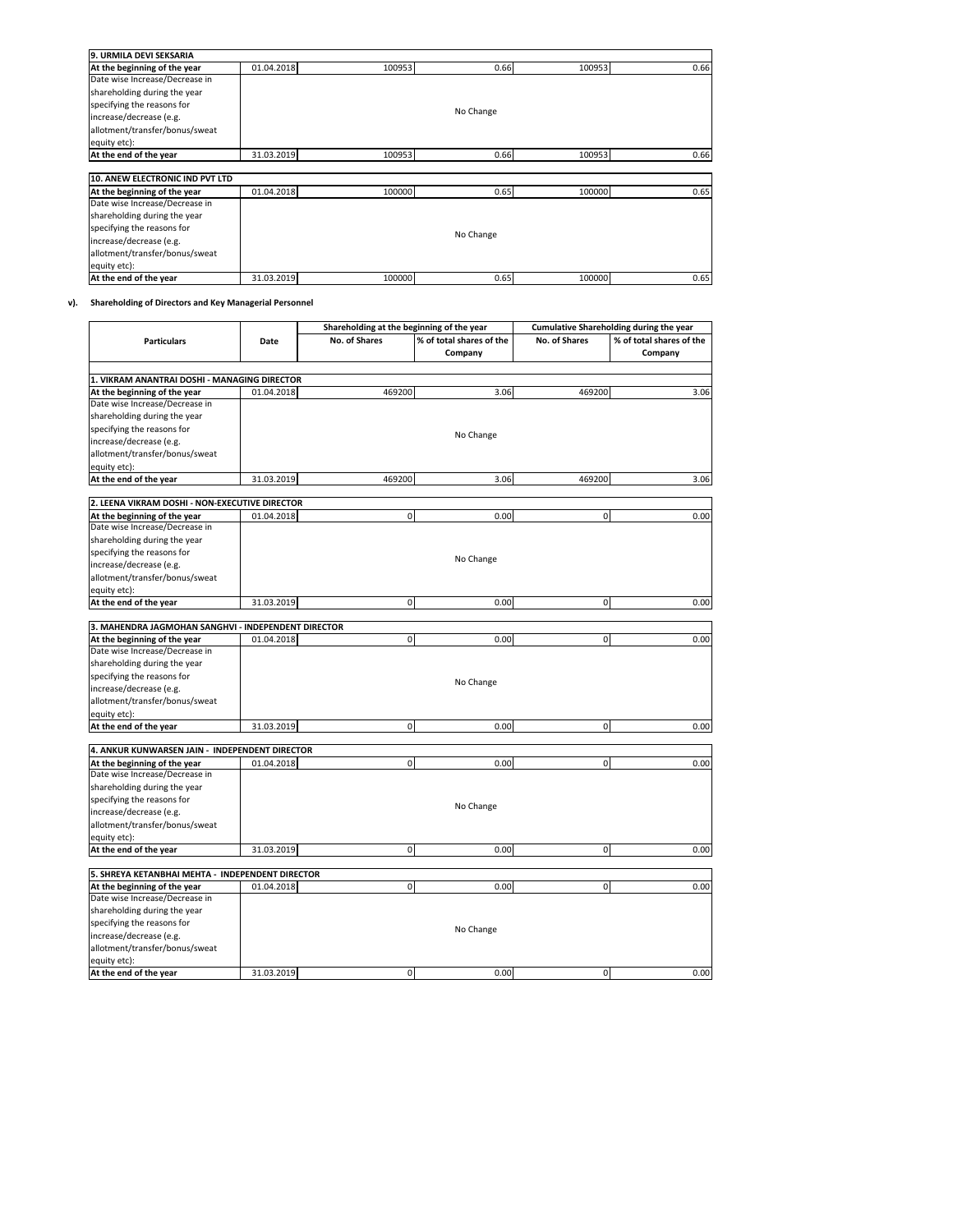| <b>6. SANJAY SHANKAR NIMBALKAR - CHIEF FINANCIAL OFFICER</b>                                              |            |             |           |              |      |
|-----------------------------------------------------------------------------------------------------------|------------|-------------|-----------|--------------|------|
| At the beginning of the year                                                                              | 01.04.2018 | $\Omega$    | 0.00      | $\mathbf{0}$ | 0.00 |
| Date wise Increase/Decrease in                                                                            |            |             |           |              |      |
| shareholding during the year                                                                              |            |             |           |              |      |
| specifying the reasons for                                                                                |            |             |           |              |      |
| increase/decrease (e.g.                                                                                   |            |             | No Change |              |      |
| allotment/transfer/bonus/sweat                                                                            |            |             |           |              |      |
| equity etc):                                                                                              |            |             |           |              |      |
| At the end of the year                                                                                    | 31.03.2019 | $\Omega$    | 0.00      | $\Omega$     | 0.00 |
|                                                                                                           |            |             |           |              |      |
| 7. RITIKA JAIN - COMPANY SECRETARY - Resigned w.e.f. March 12, 2019                                       |            |             |           |              |      |
| At the beginning of the year                                                                              | 01.04.2018 | $\Omega$    | 0.00      | $\mathbf 0$  | 0.00 |
| Date wise Increase/Decrease in                                                                            |            |             |           |              |      |
| shareholding during the year                                                                              |            |             |           |              |      |
| specifying the reasons for                                                                                |            |             |           |              |      |
| increase/decrease (e.g.                                                                                   |            |             | No Change |              |      |
| allotment/transfer/bonus/sweat                                                                            |            |             |           |              |      |
| equity etc):                                                                                              |            |             |           |              |      |
| At the end of the year                                                                                    | 31.03.2019 | $\mathbf 0$ | 0.00      | $\mathbf{0}$ | 0.00 |
|                                                                                                           |            |             |           |              |      |
| 8. KIRAN MUKADAM - COMPANY SECRETARY - Appointed w.e.f. March 12, 2019 and Resigned w.e.f. April 26, 2019 |            |             |           |              |      |
| At the beginning of the year                                                                              | 01.04.2018 | $\Omega$    | 0.00      | $\mathbf{0}$ | 0.00 |
| Date wise Increase/Decrease in                                                                            |            |             |           |              |      |
| shareholding during the year                                                                              |            |             |           |              |      |
| specifying the reasons for                                                                                |            |             |           |              |      |
| increase/decrease (e.g.                                                                                   |            |             | No Change |              |      |

### **V. INDEBTEDNESS**

allotment/transfer/bonus/sweat

equity etc):<br> **At the end of the year** 31.03.2019

*Indebtedness of the Company including interest outstanding/accrued but not due for payment*

|                                                     |                                               |                        |                 | (Rs. in lakhs)            |
|-----------------------------------------------------|-----------------------------------------------|------------------------|-----------------|---------------------------|
|                                                     | <b>Secured Loans</b><br>excluding<br>deposits | <b>Unsecured Loans</b> | <b>Deposits</b> | <b>Total Indebtedness</b> |
| Indebtedness at the beginning of the financial year |                                               |                        |                 |                           |
| i).Principal Amount                                 | 11121.57                                      | 0.00                   | 4.20            | 11125.77                  |
| ii). Interest due but not paid                      | 759.19                                        | 0.00                   | 0.00            | 759.19                    |
| iii). Interest accrued but not due                  | 0.00                                          | 0.00                   | 0.00            | 0.00                      |
| Total (i+ii+iii)                                    | 11880.75                                      | 0.00                   | 4.20            | 11884.95                  |
|                                                     |                                               |                        |                 |                           |
| Change in Indebtedness during the financial year    |                                               |                        |                 |                           |
| Addition                                            | 0.00                                          | 0.00                   | 0.00            | 0.00                      |
| Reduction                                           | 2030.75                                       | 0.00                   | 4.20            | 2034.95                   |
| <b>Net Change</b>                                   | $-2030.75$                                    | 0.00                   | 4.20            | $-2026.55$                |
|                                                     |                                               |                        |                 |                           |
| Indebtedness at the end of the financial year       |                                               |                        |                 |                           |
| i).Principal Amount                                 | 9090.82                                       | 0.00                   | 0.00            | 9090.82                   |
| ii). Interest due but not paid                      | 759.19                                        | 0.00                   | 0.00            | 759.19                    |
| iii). Interest accrued but not due                  | 0.00                                          | 0.00                   | 0.00            | 0.00                      |
|                                                     |                                               |                        |                 |                           |
| Total (i+ii+iii)                                    | 9850.01                                       | 0.00                   | 0.00            | 9850.01                   |

0

 $0.00$  0

0.00